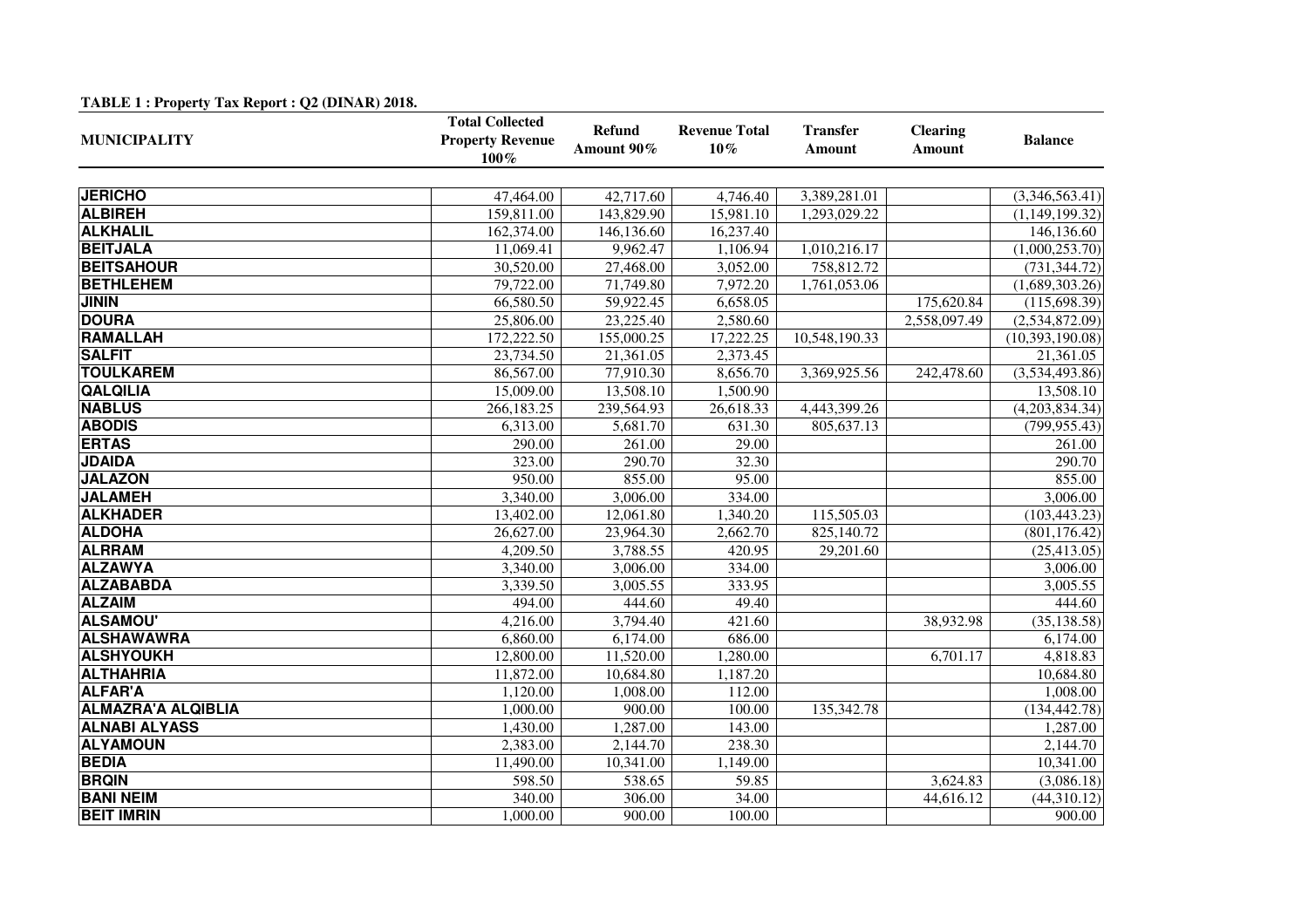| <b>BEIT OULA</b>     | 1,634.00  | 1,470.60  | 163.40   |              |              | 1,470.60       |
|----------------------|-----------|-----------|----------|--------------|--------------|----------------|
| <b>BEIT IBA</b>      | 12,710.00 | 11,439.00 | 1,271.00 |              |              | 11,439.00      |
| <b>BEIT HASAN</b>    | 1,430.00  | 1,287.00  | 143.00   |              |              | 1,287.00       |
| <b>BIT AWWA</b>      | 520.00    | 468.00    | 52.00    |              |              | 468.00         |
| <b>BEIT FAJJAR</b>   | 17,541.50 | 15,787.35 | 1,754.15 |              |              | 15,787.35      |
| <b>BEIT FOURIK</b>   | 2,150.00  | 1,935.00  | 215.00   | 43,913.14    | (3,780.68)   | (38, 197.46)   |
| <b>BEIT QAD</b>      | 1,000.00  | 900.00    | 100.00   |              |              | 900.00         |
| <b>BEIT KAHEL</b>    | 8,464.50  | 7,618.05  | 846.45   |              |              | 7,618.05       |
| <b>BEIT WAZAN</b>    | 1,358.50  | 1,222.65  | 135.85   |              |              | 1,222.65       |
| <b>BEITA</b>         | 10,740.50 | 9,666.45  | 1,074.05 |              |              | 9,666.45       |
| <b>BEITUNIA</b>      | 19,248.50 | 17,323.65 | 1,924.85 | 3,897,763.92 | 1,900,000.00 | (5,780,440.27) |
| <b>BIRZEIT</b>       | 3,264.00  | 2,937.60  | 326.40   | 361,452.04   |              | (358, 514.44)  |
| <b>BIRNABALA</b>     | 3,202.50  | 2,882.25  | 320.25   | 105,522.31   |              | (102, 640.06)  |
| <b>TAFOUH</b>        | 3,480.00  | 3,132.00  | 348.00   |              |              | 3,132.00       |
| <b>TQU'</b>          | 1,560.00  | 1,404.00  | 156.00   |              |              | 1,404.00       |
| <b>JABA'</b>         | 200.00    | 180.00    | 20.00    | 164,207.43   |              | (164, 027.43)  |
| <b>JAMAIN</b>        | 680.00    | 612.00    | 68.00    |              |              | 612.00         |
| <b>HABLA</b>         | 320.00    | 288.00    | 32.00    |              | 1,961.87     | (1,673.87)     |
| <b>HALHOUL</b>       | 4,142.00  | 3,727.80  | 414.20   |              |              | 3,727.80       |
| <b>HOWARA</b>        | 218.50    | 196.65    | 21.85    |              |              | 196.65         |
| <b>HOSAN</b>         | 1,660.00  | 1,494.00  | 166.00   |              |              | 1,494.00       |
| <b>DAR SALAH</b>     | 1,301.50  | 1,171.35  | 130.15   |              |              | 1,171.35       |
| <b>DOURA</b>         | 1,000.00  | 900.00    | 100.00   |              |              | 900.00         |
| <b>DEIRIBZI</b>      | 788.50    | 709.65    | 78.85    |              |              | 709.65         |
| <b>DEIR ISTIA</b>    | 170.00    | 153.00    | 17.00    |              | 385.56       | (232.56)       |
| <b>DEIR ALGHSOUN</b> | 3,140.00  | 2,826.00  | 314.00   |              | 20,582.29    | (17,756.29)    |
| <b>DEIR BALLOUT</b>  | 400.00    | 360.00    | 40.00    |              |              | 360.00         |
| <b>DEIR SHARAF</b>   | 6,640.00  | 5,976.00  | 664.00   |              |              | 5,976.00       |
| <b>DEIR GAZALA</b>   | 140.00    | 126.00    | 14.00    |              |              | 126.00         |
| <b>RAS KARKAR</b>    | 425.00    | 382.50    | 42.50    |              |              | 382.50         |
| <b>RAFAT</b>         | 3,960.00  | 3,564.00  | 396.00   |              |              | 3,564.00       |
| <b>ZAWATA</b>        | 297.50    | 267.75    | 29.75    |              |              | 267.75         |
| <b>SALEM</b>         | 817.00    | 735.30    | 81.70    |              |              | 735.30         |
| <b>SABASTIA</b>      | 1,050.00  | 945.00    | 105.00   |              | 1,925.73     | (980.73)       |
| <b>SAIR</b>          | 199.50    | 179.55    | 19.95    |              |              | 179.55         |
| <b>SILWAD</b>        | 240.00    | 216.00    | 24.00    | 370,520.06   |              | (370, 304.06)  |
| <b>SIRIS</b>         | 950.00    | 855.00    | 95.00    |              |              | 855.00         |
| <b>SILET ALTHAER</b> | 30.00     | 27.00     | 3.00     |              | 185.07       | (158.07)       |
| <b>SHOUFA</b>        | 140.00    | 126.00    | 14.00    |              |              | 126.00         |
| <b>SARRA</b>         | 950.00    | 855.00    | 95.00    |              |              | 855.00         |
| <b>SOURIF</b>        | 2,150.00  | 1,935.00  | 215.00   |              | 7,809.09     | (5,874.09)     |
| <b>TALOUZA</b>       | 2,010.00  | 1,809.00  | 201.00   |              |              | 1,809.00       |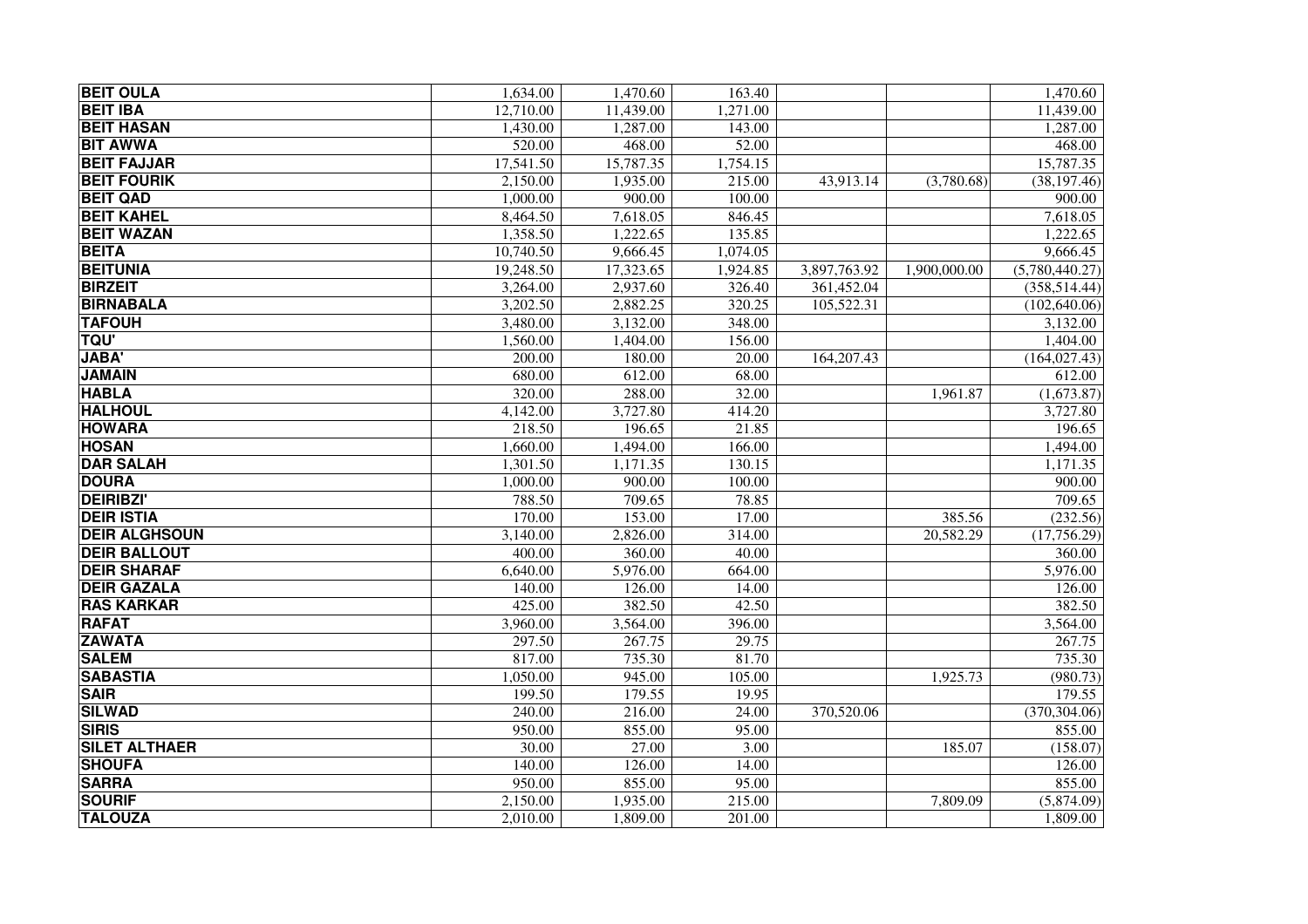| <b>TOUBASS</b>              | 8,581.00     | 7.722.90     | 858.10     | 362,172.88    |              | (354, 449.98)     |
|-----------------------------|--------------|--------------|------------|---------------|--------------|-------------------|
| <b>AJOUL</b>                | 2,204.00     | 1,983.60     | 220.40     |               |              | 1,983.60          |
| <b>ARRABA</b>               | 4,543.00     | 4,088.70     | 454.30     |               | 4,109.28     | (20.58)           |
| <b>AZBET SALMAN</b>         | 200.00       | 180.00       | 20.00      |               |              | 180.00            |
| <b>ASIRA ALSHAMALIA</b>     | 2,150.00     | 1,935.00     | 215.00     | 249,480.28    |              | (247, 545.28)     |
| <b>ALLAR</b>                | 1,510.00     | 1,359.00     | 151.00     |               |              | 1,359.00          |
| <b>ANATA</b>                | 2,834.00     | 2,550.60     | 283.40     |               |              | 2,550.60          |
| <b>EIN YABROUD</b>          | 950.00       | 855.00       | 95.00      |               |              | 855.00            |
| <b>EINABOUS</b>             | 1,430.00     | 1,287.00     | 143.00     |               |              | 1.287.00          |
| <b>FARON</b>                | 266.00       | 239.40       | 26.60      |               |              | 239.40            |
| <b>QABATIA</b>              | 3,168.00     | 2,851.20     | 316.80     |               | 18,684.81    | (15, 833.61)      |
| <b>QARAWA BANI HASSAN</b>   | 1,000.00     | 900.00       | 100.00     |               |              | 900.00            |
| <b>QATANA</b>               | 1,510.00     | 1,359.00     | 151.00     |               |              | 1,359.00          |
| <b>QOSIN</b>                | 1,489.00     | 1,340.10     | 148.90     |               |              | 1,340.10          |
| <b>KAFR ALDIK</b>           | 800.00       | 720.00       | 80.00      |               |              | 720.00            |
| <b>KAFR ALLABAD</b>         | 140.00       |              |            |               |              |                   |
| <b>KOFR THELTH</b>          | 1,586.50     | 1,427.85     | 158.65     |               | 323.42       | 1,104.43          |
| <b>KOFR SOUR</b>            | 8,000.00     | 7,200.00     | 800.00     |               |              | 7,200.00          |
| <b>KOFR AQAB</b>            | 3,030.00     | 2,727.00     | 303.00     |               |              | 2,727.00          |
| <b>KEFEL HARES</b>          | 170.00       | 153.00       | 17.00      |               |              | 153.00            |
| <b>MOTHALATH ALSHOHADA'</b> | 399.00       | 359.10       | 39.90      |               |              | 359.10            |
| <b>DHEISHA CAMP</b>         | 340.00       | 306.00       | 34.00      |               |              | 306.00            |
| <b>DEIR AMMAR CAMP</b>      | 950.00       | 855.00       | 95.00      |               |              | 855.00            |
| <b>ASKAR CAMP</b>           | 570.00       | 513.00       | 57.00      |               |              | 513.00            |
| <b>MASHA</b>                | 2,320.00     | 2,088.00     | 232.00     |               |              | 2,088.00          |
| <b>METHALOUN</b>            | 1,434.50     | 1,291.05     | 143.45     |               |              | 1,291.05          |
| <b>NUBA</b>                 | 2,150.00     | 1,935.00     | 215.00     |               |              | 1,935.00          |
| <b>WAD ALBATHAN</b>         | 1,358.50     | 1,222.65     | 135.85     |               |              | 1,222.65          |
| <b>YATTA</b>                | 17,311.00    | 15,579.90    | 1,731.10   |               |              | 15,579.90         |
| YA'BAD                      | 1,666.00     | 1,499.40     | 166.60     | 98,118.39     |              | (96, 618.99)      |
| <b>TOTAL</b>                | 1,461,184.66 | 1,314,940.20 | 146,104.47 | 34,137,885.04 | 5,022,258.47 | (37, 845, 203.31) |

**Actual exchange rate: Dinar / Nis : 5.07**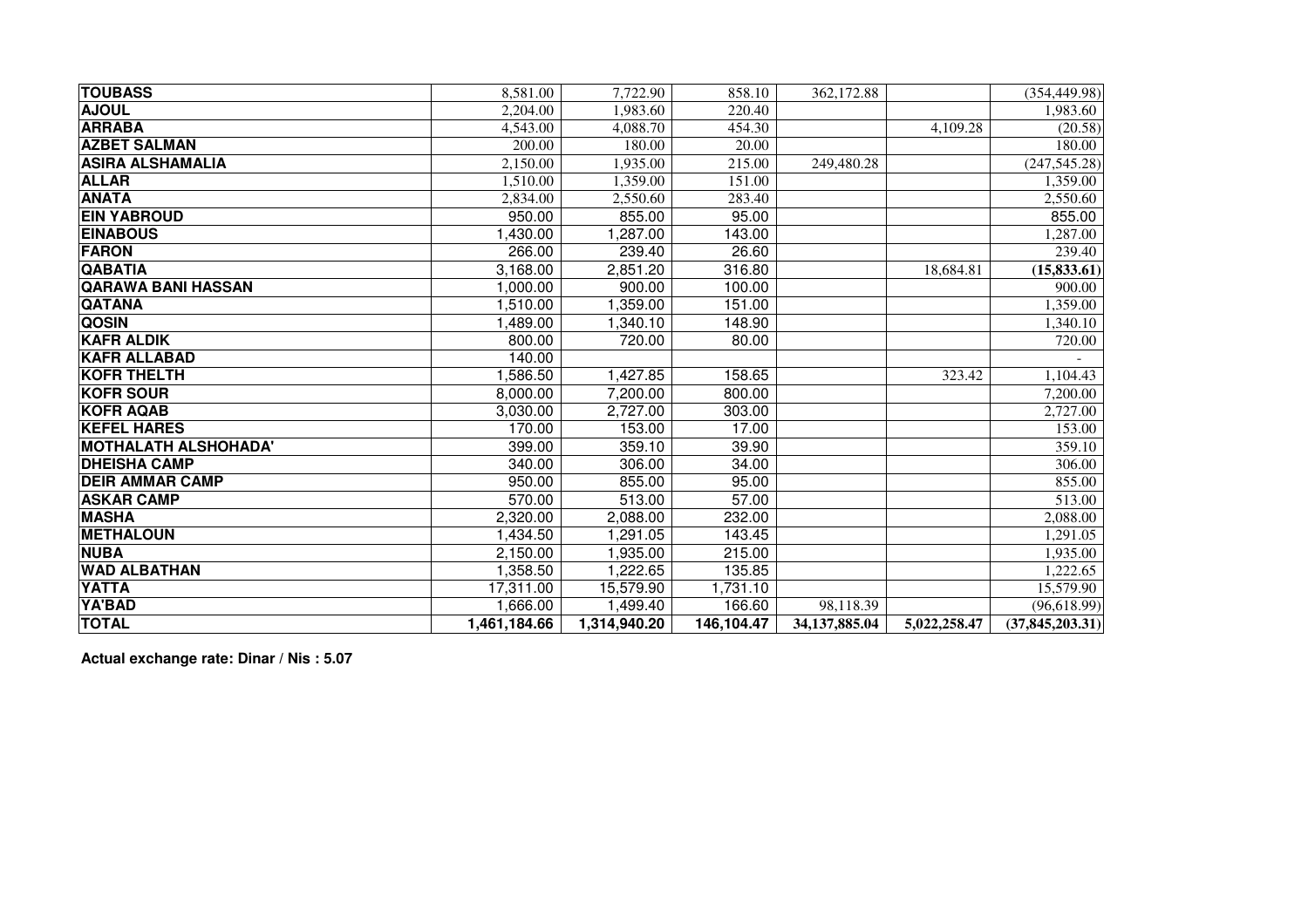| Total Collected Liscences Revenue 100%<br>Refund Amount 90%<br>Revenue Total 10%<br><b>MUNICIPALITY</b><br><b>Clearing Amount</b><br><b>JERICHO</b><br>47,464.00<br>42,717.60<br>4,746.40<br><b>ALBIREH</b><br>159,811.00<br>143,829.90<br>15,981.10<br><b>ALKHALIL</b><br>162,374.00<br>146,136.60<br>16,237.40<br><b>BEITJALA</b><br>11,069.41<br>9,962.47<br>1,106.94<br><b>BEITSAHOUR</b><br>30,520.00<br>3,052.00<br>27,468.00<br><b>BETHLEHEM</b><br>79,722.00<br>71,749.80<br>7,972.20<br><b>JININ</b><br>66,580.50<br>59,922.45<br>6,658.05<br>20,785.50<br><b>DOURA</b><br>25,806.00<br>23,225.40<br>2,580.60<br><b>RAMALLAH</b><br>172,222.50<br>17,222.25<br>155,000.25<br><b>SALFIT</b><br>23,734.50<br>21,361.05<br>2,373.45<br><b>TOULKAREM</b><br>86,567.00<br>77,910.30<br>8,656.70<br>11,034.00<br><b>QALQILIA</b><br>15,009.00<br>13,508.10<br>1,500.90<br>183,441.60<br><b>NABLUS</b><br>266,183.25<br>239,564.93<br>26,618.33<br><b>ABODIS</b><br>6,313.00<br>5,681.70<br>631.30<br><b>ERTAS</b><br>290.00<br>261.00<br>29.00 | <b>Transfer Amount</b> | <b>Balance</b>          |
|---------------------------------------------------------------------------------------------------------------------------------------------------------------------------------------------------------------------------------------------------------------------------------------------------------------------------------------------------------------------------------------------------------------------------------------------------------------------------------------------------------------------------------------------------------------------------------------------------------------------------------------------------------------------------------------------------------------------------------------------------------------------------------------------------------------------------------------------------------------------------------------------------------------------------------------------------------------------------------------------------------------------------------------------------|------------------------|-------------------------|
|                                                                                                                                                                                                                                                                                                                                                                                                                                                                                                                                                                                                                                                                                                                                                                                                                                                                                                                                                                                                                                                   |                        |                         |
|                                                                                                                                                                                                                                                                                                                                                                                                                                                                                                                                                                                                                                                                                                                                                                                                                                                                                                                                                                                                                                                   | 190,102.50             | (147, 384.90)           |
|                                                                                                                                                                                                                                                                                                                                                                                                                                                                                                                                                                                                                                                                                                                                                                                                                                                                                                                                                                                                                                                   |                        | 143,829.90              |
|                                                                                                                                                                                                                                                                                                                                                                                                                                                                                                                                                                                                                                                                                                                                                                                                                                                                                                                                                                                                                                                   |                        | 146,136.60              |
|                                                                                                                                                                                                                                                                                                                                                                                                                                                                                                                                                                                                                                                                                                                                                                                                                                                                                                                                                                                                                                                   | 154,051.65             | (144,089.18)            |
|                                                                                                                                                                                                                                                                                                                                                                                                                                                                                                                                                                                                                                                                                                                                                                                                                                                                                                                                                                                                                                                   | 43,713.90              | (16,245.90)             |
|                                                                                                                                                                                                                                                                                                                                                                                                                                                                                                                                                                                                                                                                                                                                                                                                                                                                                                                                                                                                                                                   | 187,809.48             | (116,059.68)            |
|                                                                                                                                                                                                                                                                                                                                                                                                                                                                                                                                                                                                                                                                                                                                                                                                                                                                                                                                                                                                                                                   | 481,989.60             | (442, 852.65)           |
|                                                                                                                                                                                                                                                                                                                                                                                                                                                                                                                                                                                                                                                                                                                                                                                                                                                                                                                                                                                                                                                   |                        | 23,225.40               |
|                                                                                                                                                                                                                                                                                                                                                                                                                                                                                                                                                                                                                                                                                                                                                                                                                                                                                                                                                                                                                                                   | 63,829.22              | 91,171.03               |
|                                                                                                                                                                                                                                                                                                                                                                                                                                                                                                                                                                                                                                                                                                                                                                                                                                                                                                                                                                                                                                                   |                        | 21,361.05               |
|                                                                                                                                                                                                                                                                                                                                                                                                                                                                                                                                                                                                                                                                                                                                                                                                                                                                                                                                                                                                                                                   | 320,786.01             | (253,909.71)            |
|                                                                                                                                                                                                                                                                                                                                                                                                                                                                                                                                                                                                                                                                                                                                                                                                                                                                                                                                                                                                                                                   |                        | (169, 933.50)           |
|                                                                                                                                                                                                                                                                                                                                                                                                                                                                                                                                                                                                                                                                                                                                                                                                                                                                                                                                                                                                                                                   |                        | 239,564.93              |
|                                                                                                                                                                                                                                                                                                                                                                                                                                                                                                                                                                                                                                                                                                                                                                                                                                                                                                                                                                                                                                                   |                        | 5,681.70                |
|                                                                                                                                                                                                                                                                                                                                                                                                                                                                                                                                                                                                                                                                                                                                                                                                                                                                                                                                                                                                                                                   |                        | 261.00                  |
| <b>JDAIDA</b><br>323.00<br>290.70<br>32.30                                                                                                                                                                                                                                                                                                                                                                                                                                                                                                                                                                                                                                                                                                                                                                                                                                                                                                                                                                                                        |                        | 290.70                  |
| <b>JALAZON</b><br>950.00<br>855.00<br>95.00                                                                                                                                                                                                                                                                                                                                                                                                                                                                                                                                                                                                                                                                                                                                                                                                                                                                                                                                                                                                       |                        | 855.00                  |
| <b>JALAMEH</b><br>3,340.00<br>3,006.00<br>334.00                                                                                                                                                                                                                                                                                                                                                                                                                                                                                                                                                                                                                                                                                                                                                                                                                                                                                                                                                                                                  |                        | 3,006.00                |
| <b>ALKHADER</b><br>13,402.00<br>12,061.80<br>1,340.20                                                                                                                                                                                                                                                                                                                                                                                                                                                                                                                                                                                                                                                                                                                                                                                                                                                                                                                                                                                             | 67,666.50              | (55,604.70)             |
| <b>ALDOHA</b><br>26,627.00<br>23,964.30<br>2,662.70                                                                                                                                                                                                                                                                                                                                                                                                                                                                                                                                                                                                                                                                                                                                                                                                                                                                                                                                                                                               | 86,239.80              | (62, 275.50)            |
| <b>ALRRAM</b><br>4,209.50<br>3,788.55<br>420.95                                                                                                                                                                                                                                                                                                                                                                                                                                                                                                                                                                                                                                                                                                                                                                                                                                                                                                                                                                                                   | 15,579.00              | (11,790.45)             |
| <b>ALZAWYA</b><br>3,340.00<br>3,006.00<br>334.00                                                                                                                                                                                                                                                                                                                                                                                                                                                                                                                                                                                                                                                                                                                                                                                                                                                                                                                                                                                                  |                        | $\overline{3,006.00}$   |
| <b>ALZABABDA</b><br>3,339.50<br>3,005.55<br>333.95                                                                                                                                                                                                                                                                                                                                                                                                                                                                                                                                                                                                                                                                                                                                                                                                                                                                                                                                                                                                |                        | 3,005.55                |
| <b>ALZAIM</b><br>494.00<br>49.40<br>444.60                                                                                                                                                                                                                                                                                                                                                                                                                                                                                                                                                                                                                                                                                                                                                                                                                                                                                                                                                                                                        |                        | 444.60                  |
| <b>ALSAMOU'</b><br>4,216.00<br>421.60<br>23,737.28<br>3,794.40                                                                                                                                                                                                                                                                                                                                                                                                                                                                                                                                                                                                                                                                                                                                                                                                                                                                                                                                                                                    |                        | (19,942.88)             |
| <b>ALSHAWAWRA</b><br>6,860.00<br>6,174.00<br>686.00                                                                                                                                                                                                                                                                                                                                                                                                                                                                                                                                                                                                                                                                                                                                                                                                                                                                                                                                                                                               |                        | 6,174.00                |
| <b>ALSHYOUKH</b><br>12,800.00<br>11,520.00<br>1,280.00<br>49,260.60                                                                                                                                                                                                                                                                                                                                                                                                                                                                                                                                                                                                                                                                                                                                                                                                                                                                                                                                                                               |                        | (37,740.60)             |
| <b>ALTHAHRIA</b><br>11,872.00<br>10,684.80<br>1,187.20                                                                                                                                                                                                                                                                                                                                                                                                                                                                                                                                                                                                                                                                                                                                                                                                                                                                                                                                                                                            |                        | 10,684.80               |
| <b>ALFAR'A</b><br>1,120.00<br>1,008.00<br>112.00<br>103.50                                                                                                                                                                                                                                                                                                                                                                                                                                                                                                                                                                                                                                                                                                                                                                                                                                                                                                                                                                                        |                        | 904.50                  |
| <b>ALMAZRA'A ALQIBL</b><br>1,000.00<br>900.00<br>100.00                                                                                                                                                                                                                                                                                                                                                                                                                                                                                                                                                                                                                                                                                                                                                                                                                                                                                                                                                                                           |                        | 900.00                  |
| <b>ALNABI ALYASS</b><br>1,430.00<br>1,287.00<br>143.00                                                                                                                                                                                                                                                                                                                                                                                                                                                                                                                                                                                                                                                                                                                                                                                                                                                                                                                                                                                            |                        | 1,287.00                |
| <b>ALYAMOUN</b><br>2,383.00<br>2,144.70<br>238.30                                                                                                                                                                                                                                                                                                                                                                                                                                                                                                                                                                                                                                                                                                                                                                                                                                                                                                                                                                                                 |                        | 2,144.70                |
| <b>BEDIA</b><br>10,341.00<br>11,490.00<br>1,149.00                                                                                                                                                                                                                                                                                                                                                                                                                                                                                                                                                                                                                                                                                                                                                                                                                                                                                                                                                                                                |                        | 10,341.00               |
| <b>BRQIN</b><br>598.50<br>538.65<br>59.85<br>7,889.40                                                                                                                                                                                                                                                                                                                                                                                                                                                                                                                                                                                                                                                                                                                                                                                                                                                                                                                                                                                             |                        | (7,350.75)              |
| <b>BANI NEIM</b><br>340.00<br>306.00<br>34.00<br>7,999.20                                                                                                                                                                                                                                                                                                                                                                                                                                                                                                                                                                                                                                                                                                                                                                                                                                                                                                                                                                                         |                        | $\overline{(7,693.20)}$ |
| <b>BEIT IMRIN</b><br>1,000.00<br>900.00<br>244.80<br>100.00                                                                                                                                                                                                                                                                                                                                                                                                                                                                                                                                                                                                                                                                                                                                                                                                                                                                                                                                                                                       |                        | 655.20                  |
| <b>BEIT OULA</b><br>1,634.00<br>1,470.60<br>163.40<br>11,829.60                                                                                                                                                                                                                                                                                                                                                                                                                                                                                                                                                                                                                                                                                                                                                                                                                                                                                                                                                                                   |                        | (10,359.00)             |
| <b>BEIT IBA</b><br>12,710.00<br>11,439.00<br>1,271.00                                                                                                                                                                                                                                                                                                                                                                                                                                                                                                                                                                                                                                                                                                                                                                                                                                                                                                                                                                                             |                        | 11,439.00               |
| <b>BEIT HASAN</b><br>1,430.00<br>1,287.00<br>143.00                                                                                                                                                                                                                                                                                                                                                                                                                                                                                                                                                                                                                                                                                                                                                                                                                                                                                                                                                                                               |                        | 1,287.00                |
| <b>BIT AWWA</b><br>520.00<br>468.00<br>52.00<br>4,116.60                                                                                                                                                                                                                                                                                                                                                                                                                                                                                                                                                                                                                                                                                                                                                                                                                                                                                                                                                                                          |                        | (3,648.60)              |
| <b>BEIT FAJJAR</b><br>17,541.50<br>15,787.35<br>1,754.15                                                                                                                                                                                                                                                                                                                                                                                                                                                                                                                                                                                                                                                                                                                                                                                                                                                                                                                                                                                          |                        | 15,787.35               |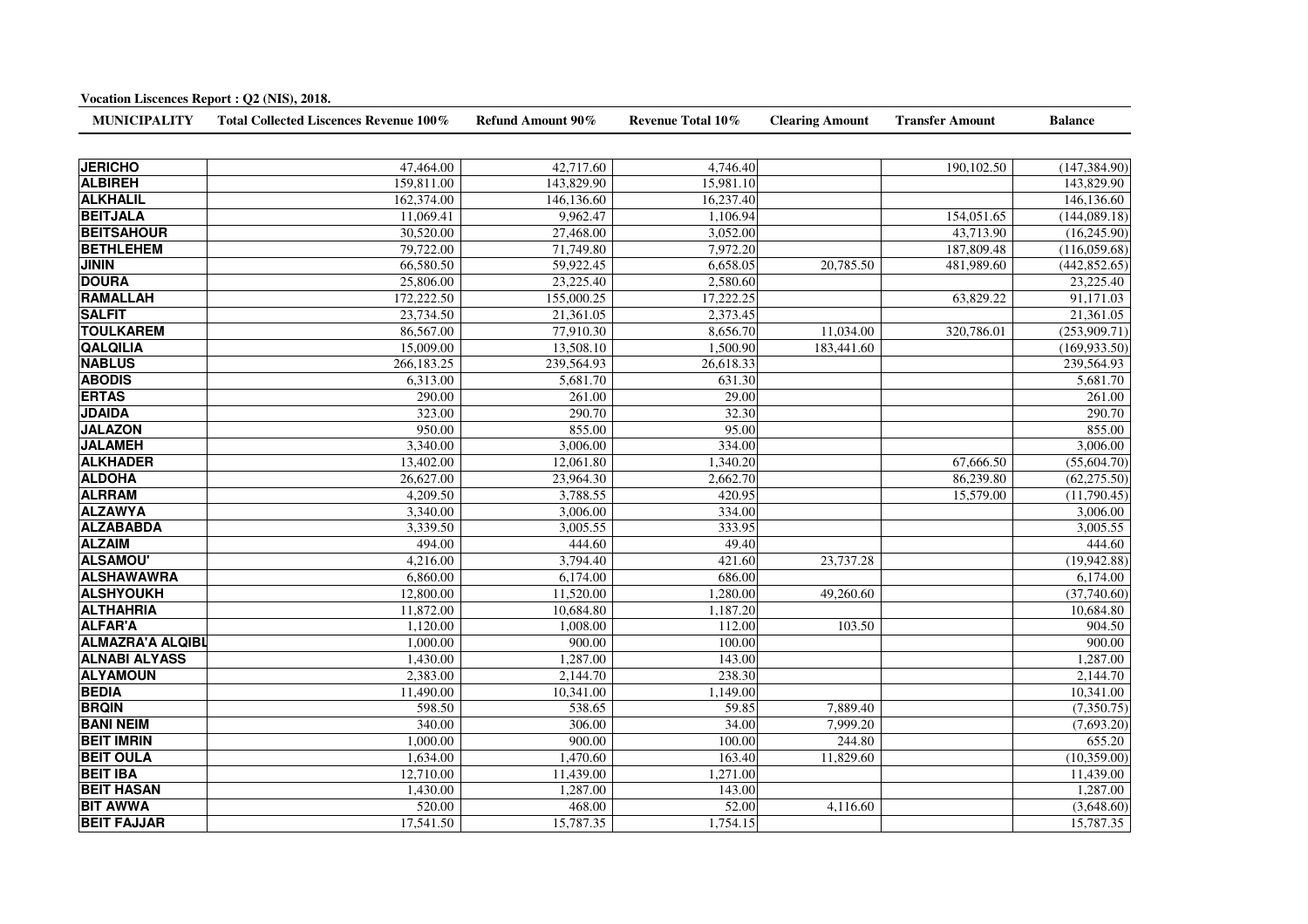| <b>BEIT FOURIK</b>      | 2.150.00  | 1,935.00  | 215.00   |            |          | 1,935.00      |
|-------------------------|-----------|-----------|----------|------------|----------|---------------|
| <b>BEIT QAD</b>         | 1,000.00  | 900.00    | 100.00   |            |          | 900.00        |
| <b>BEIT KAHEL</b>       | 8,464.50  | 7,618.05  | 846.45   | 10,058.40  |          | (2,440.35)    |
| <b>BEIT WAZAN</b>       | 1,358.50  | 1.222.65  | 135.85   |            |          | 1,222.65      |
| <b>BEITA</b>            | 10,740.50 | 9,666.45  | 1,074.05 | 18,313.20  |          | (8,646.75)    |
| <b>BEITUNIA</b>         | 19,248.50 | 17,323.65 | 1,924.85 |            |          | 17,323.65     |
| <b>BIRZEIT</b>          | 3,264.00  | 2,937.60  | 326.40   |            |          | 2,937.60      |
| <b>BIRNABALA</b>        | 3,202.50  | 2,882.25  | 320.25   |            | 7,935.75 | (5,053.50)    |
| <b>TAFOUH</b>           | 3,480.00  | 3,132.00  | 348.00   | 8,155.80   |          | (5,023.80)    |
| <b>TQU'</b>             | 1,560.00  | 1,404.00  | 156.00   |            |          | 1,404.00      |
| <b>JABA</b>             | 200.00    | 180.00    | 20.00    | 187.20     | 1,041.30 | (1,048.50)    |
| <b>JAMAIN</b>           | 680.00    | 612.00    | 68.00    | 597.60     |          | 14.40         |
| <b>HABLA</b>            | 320.00    | 288.00    | 32.00    | 3,585.60   |          | (3,297.60)    |
| <b>HALHOUL</b>          | 4,142.00  | 3,727.80  | 414.20   |            |          | 3,727.80      |
| <b>HOWARA</b>           | 218.50    | 196.65    | 21.85    |            |          | 196.65        |
| <b>HOSAN</b>            | 1,660.00  | 1,494.00  | 166.00   |            |          | 1,494.00      |
| <b>DAR SALAH</b>        | 1,301.50  | 1,171.35  | 130.15   |            |          | 1,171.35      |
| <b>DOURA</b>            | 1.000.00  | 900.00    | 100.00   | 169,446.60 |          | (168, 546.60) |
| <b>DEIRIBZI'</b>        | 788.50    | 709.65    | 78.85    |            |          | 709.65        |
| <b>DEIR ISTIA</b>       | 170.00    | 153.00    | 17.00    |            |          | 153.00        |
| <b>DEIR ALGHSOUN</b>    | 3,140.00  | 2,826.00  | 314.00   | 5,239.80   |          | (2,413.80)    |
| <b>DEIR BALLOUT</b>     | 400.00    | 360.00    | 40.00    |            |          | 360.00        |
| <b>DEIR SHARAF</b>      | 6,640.00  | 5,976.00  | 664.00   |            |          | 5,976.00      |
| <b>DEIR GAZALA</b>      | 140.00    | 126.00    | 14.00    |            |          | 126.00        |
| <b>RAS KARKAR</b>       | 425.00    | 382.50    | 42.50    |            |          | 382.50        |
| <b>RAFAT</b>            | 3,960.00  | 3,564.00  | 396.00   |            |          | 3,564.00      |
| <b>ZAWATA</b>           | 297.50    | 267.75    | 29.75    |            |          | 267.75        |
| <b>SALEM</b>            | 817.00    | 735.30    | 81.70    | 720.00     |          | 15.30         |
| <b>SABASTIA</b>         | 1,050.00  | 945.00    | 105.00   |            |          | 945.00        |
| <b>SAIR</b>             | 199.50    | 179.55    | 19.95    | 3.600.00   |          | (3,420.45)    |
| <b>SILWAD</b>           | 240.00    | 216.00    | 24.00    |            |          | 216.00        |
| <b>SIRIS</b>            | 950.00    | 855.00    | 95.00    |            |          | 855.00        |
| <b>SILET ALTHAER</b>    | 30.00     | 27.00     | 3.00     | 3,430.80   |          | (3,403.80)    |
| <b>SHOUFA</b>           | 140.00    | 126.00    | 14.00    |            |          | 126.00        |
| <b>SARRA</b>            | 950.00    | 855.00    | 95.00    |            |          | 855.00        |
| <b>SOURIF</b>           | 2,150.00  | 1,935.00  | 215.00   | 374.40     |          | 1,560.60      |
| <b>TALOUZA</b>          | 2,010.00  | 1,809.00  | 201.00   |            |          | 1,809.00      |
| <b>TOUBASS</b>          | 8.581.00  | 7,722.90  | 858.10   |            | 2,484.00 | 5,238.90      |
| <b>AJOUL</b>            | 2,204.00  | 1,983.60  | 220.40   |            | 3,811.50 | (1,827.90)    |
| <b>ARRABA</b>           | 4,543.00  | 4.088.70  | 454.30   |            |          | 4,088.70      |
| <b>AZBET SALMAN</b>     | 200.00    | 180.00    | 20.00    |            |          | 180.00        |
| <b>ASIRA ALSHAMALIA</b> | 2,150.00  | 1,935.00  | 215.00   |            |          | 1,935.00      |
| <b>ALLAR</b>            | 1,510.00  | 1,359.00  | 151.00   | 2,880.00   |          | (1,521.00)    |
| <b>ANATA</b>            | 2.834.00  | 2.550.60  | 283.40   |            |          | 2,550.60      |
| <b>EIN YABROUD</b>      | 950.00    | 855.00    | 95.00    |            |          | 855.00        |
| <b>EINABOUS</b>         | 1,430.00  | 1,287.00  | 143.00   |            |          | 1,287.00      |